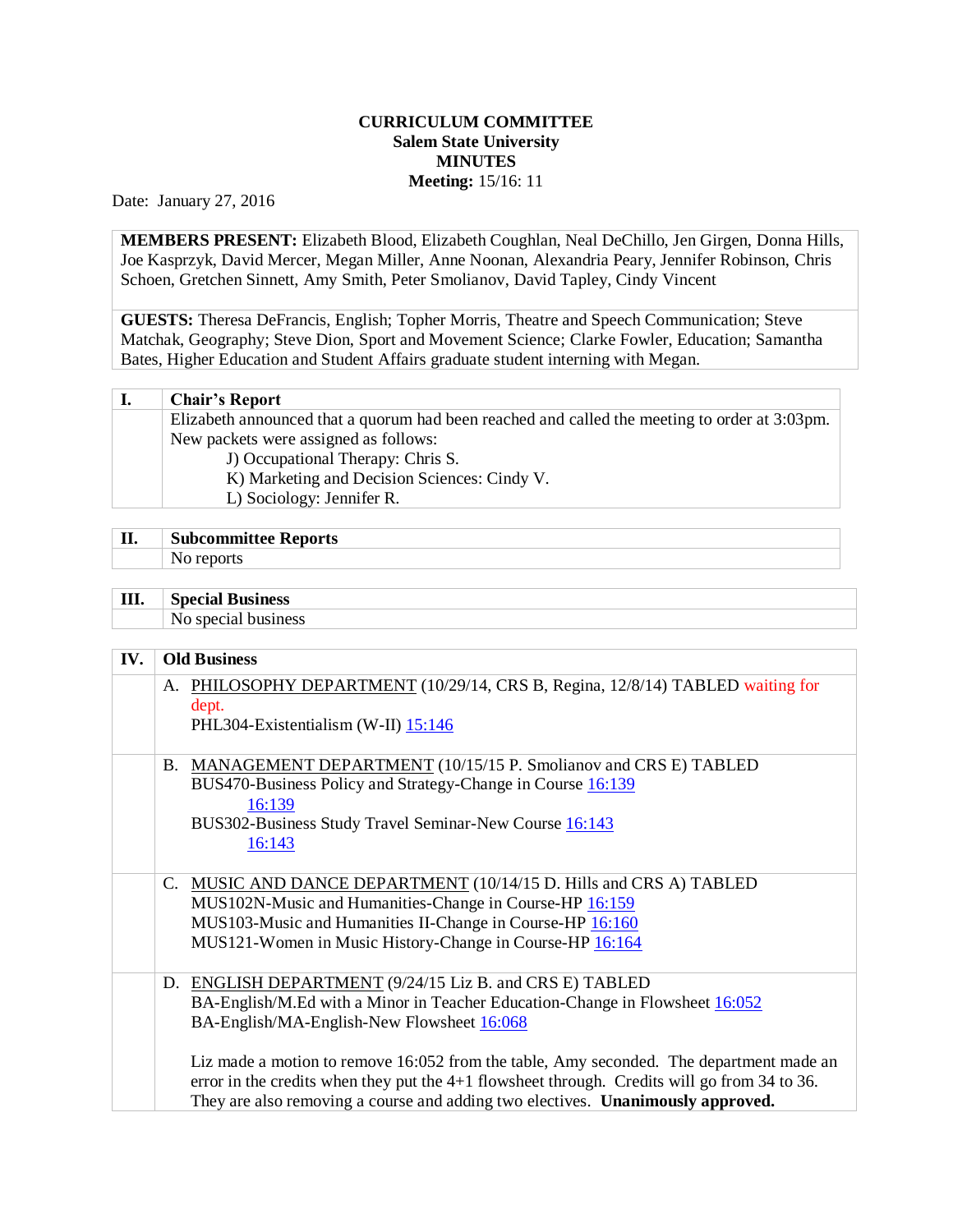| Liz made a motion to accept 16:068, Neal seconded. There are 9 flow sheets for the Combined<br>Bachelor of Arts in English and Master of Arts in English program due to students being able<br>to combine different options for undergraduate and graduate concentrations. Megan expressed<br>concern about having the program ready to roll out for Fall 2016. Megan recommended Fall<br>2017, and Theresa concurred. Approved with one abstention due to absence.                                                                                                                                                                                                                                                                                                                                                                                                                                              |
|------------------------------------------------------------------------------------------------------------------------------------------------------------------------------------------------------------------------------------------------------------------------------------------------------------------------------------------------------------------------------------------------------------------------------------------------------------------------------------------------------------------------------------------------------------------------------------------------------------------------------------------------------------------------------------------------------------------------------------------------------------------------------------------------------------------------------------------------------------------------------------------------------------------|
| COMMUNICATIONS DEPARTMENT (10/1/15, Brian A. and CRS D)<br>Е.<br>BS-Communications-Advertising Communications Concentration-Change in Flowsheet 16:055<br>BS-Communications-Media Production Communication Concentration-Change in Flowsheet<br>16:056<br>BS-Communications-Media Studies Concentration-Change in Flowsheet 16:057<br>BS-Communications-Public Relations Concentration-Change in Flowsheet 16:058                                                                                                                                                                                                                                                                                                                                                                                                                                                                                                |
| Brian was absent due to illness. Anne made a motion to accept, Amy seconded. Cindy is<br>representing the department. She explained that the department is removing COM502 from the<br>flow sheets. The department is no longer offering the course. Megan asked the department to<br>discuss whether or not they want to delete the course. NEASC frowns upon courses that are on<br>the books but never offered. For 16:056, the department wants to provide flexibility for<br>students in terms of their minor. They can now choose between an Art + Design minor and a<br>Music Technology minor. The department did not include an acknowledgment from the chair<br>of Music and Dance. They also did not include degree maps. Approved with one abstention,<br>subject to the department providing degree maps for all 4 flow sheets and<br>acknowledgement from the chair of Music and Dance for 16:056. |
| <b>COMMUNICATIONS DEPARTMENT</b> (10/15/15 B. Alves and CRS D)<br>F.<br>COM110-Modern Media and Communications-New Course-W-I 16:125<br>COM220-Media Literacy-CS 16:126                                                                                                                                                                                                                                                                                                                                                                                                                                                                                                                                                                                                                                                                                                                                          |
| Brian was absent due to illness. Anne made a motion to accept, Amy seconded. Cindy is<br>representing the department. For 16:125, Alex, who is on the W-I sub-committee and runs the<br>W-I program, expressed concern that the department has not adequately responded to<br>constructive criticism. She is delighted that the department wants to offer a W-I course, but she<br>would like to see more specificity about how the course assignments will meet the W-I criteria.<br>Alex would be happy to meet with the department. Anne expressed concern that there needs to<br>be more mentoring/guidance for faculty working on W proposals as the same issues seem to<br>keep coming up. Megan motioned to table 16:125; Amy seconded. Unanimously<br>approved.                                                                                                                                          |
| For 16:126, Cindy explained that media literacy and analysis are increasingly being taught<br>across grade levels. Students in this course are required to analyze media consumption<br>individually and culturally. Elizabeth expressed concern that there was little variability in how<br>the boxes in the Contemporary Society Table were filled out. Cindy explained how the<br>analysis component of the course will work. 16:126 approved with two abstentions.                                                                                                                                                                                                                                                                                                                                                                                                                                           |
| G. THEATRE AND SPEECH COMMUNICATION DEPARTMENT (10/13/15 J. Kasprzyk and<br>$CRS$ A)<br>THE415 Lighting Design-New Course 16:081<br>THE417-Sound Design-New Course 16:082<br>THE418-Scenic Design-New Course 16:083<br>THE419-Costume Design-New Course 16:084                                                                                                                                                                                                                                                                                                                                                                                                                                                                                                                                                                                                                                                   |

٦

 $\Box$ 

T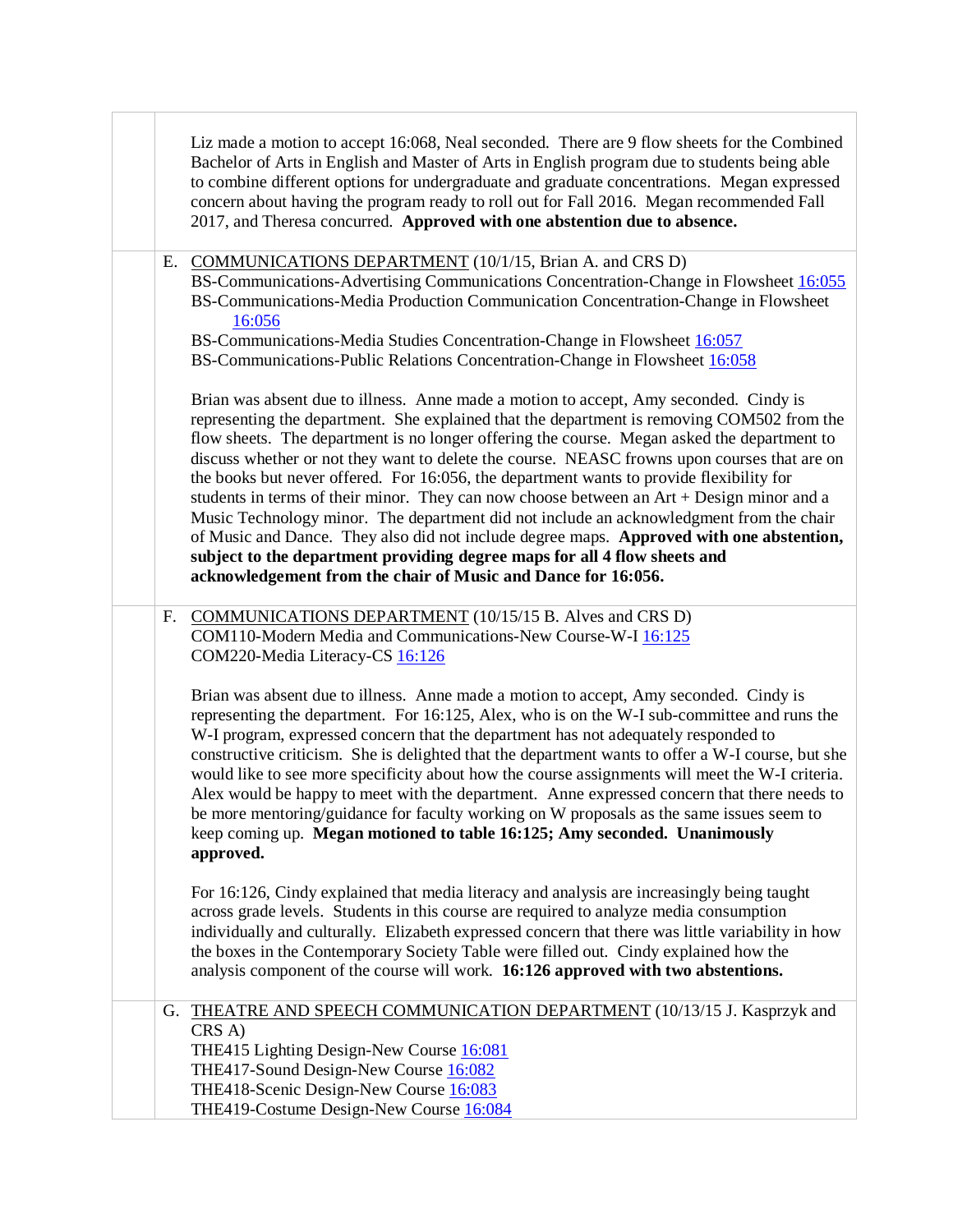|    | THE102-Stage Technology I-Change in Course 16:085<br>THE310-Stagecraft-Change in Course 16:086<br>BA-Theatre Arts-Technical Concentration-Change in Flowsheet 16:087<br>BFA-Theatre Arts-Design Option-Change in Flowsheet 16:088<br>BFA-Theatre Arts-Stage Management Option-Change in Flowsheet 16:089<br>BFA-Theatre Arts-Technical Option-Change in Flowsheet 16:090<br>Joe made a motion to accept, Amy seconded. The department is adding 4 new courses and<br>making flow sheet changes to 4 of their concentrations. They are also changing the names of<br>some courses to better align with the majority of higher education institutions. This will make<br>determining transfer credits easier. The flow sheet changes better reflect the realities of the job<br>market and graduate school today, where the expectation is that students will be focused on a<br>given area rather than generalists. Megan said that the Theatre flow sheets will take effect for<br>Fall 2017, but the new Theatre courses can be Spring 2017. Topher expressed frustration that<br>deadlines and the timespan for the approval process aren't clear to departments. Elizabeth<br>pointed out that the deadlines on the website are not up to date. Megan explained to Topher<br>that there is a mechanism where students can opt to follow a new flow sheet. Unanimously<br>approved.                                                                                                                                                                                                                                                                          |
|----|----------------------------------------------------------------------------------------------------------------------------------------------------------------------------------------------------------------------------------------------------------------------------------------------------------------------------------------------------------------------------------------------------------------------------------------------------------------------------------------------------------------------------------------------------------------------------------------------------------------------------------------------------------------------------------------------------------------------------------------------------------------------------------------------------------------------------------------------------------------------------------------------------------------------------------------------------------------------------------------------------------------------------------------------------------------------------------------------------------------------------------------------------------------------------------------------------------------------------------------------------------------------------------------------------------------------------------------------------------------------------------------------------------------------------------------------------------------------------------------------------------------------------------------------------------------------------------------------------------------------------------------------------------------|
|    | H. GEOGRAPHY DEPARTMENT (10/15/15 D. Hills and CRS A)<br>Environmental Sustainability Minor-Change in Minor 16:127<br>Geographic Information Science Minor-New Minor 16:128<br>Sustainable Tourism Minor-New Minor 16:129<br>GPH344-Remote Sensing-Change in Course-Change in Course-SR 16:130<br>GPH363-Seminar in Ecotourism-Change in Course-W-II 16:131<br>GPH371-Environmental Sustainability and Society-Change in Course-CS 16:132<br>GPH375-Food, Drink and the Environment-CS 16:133<br>GPH462-Exploring Tourism Destinations-Change in Course 16:134<br>GPH464-Tourism Planning and Development-Change in Course 16:135<br>BS-Geography-Travel and Tourism Concentration-Change in Flowsheet 16:136<br>GPH180-Saving the World-Social Justice in an Era of Climate Change-CS 16:137<br>Donna made a motion to accept, Megan seconded. Steve explained that the department will<br>now have minors for each of their four concentrations. They will also keep their existing<br>general minor. For 16:129, Megan asked whether the department wishes to allow students to<br>double dip for the major and minor. For example, International Business students have some<br>Geography courses on their flow sheet. Steve said that they are fine with double dipping. The<br>department needs to include language authorizing the double dipping and how many credits<br>will be allowed.<br>Anne made a motion to extend for 15 minutes, Neal seconded.<br>For 16:130, there was concern that the SR sub-committee had not reviewed the documents. For<br>16:131, there was concern that the department had not responded to criticisms from the W-II |
|    | sub-committee, and suggestions from the CS sub-committee for some of the other courses do<br>not seen to have been acted upon. Megan made a motion to table the packet so the<br>department can address the above issues, Amy seconded. Unanimously approved.                                                                                                                                                                                                                                                                                                                                                                                                                                                                                                                                                                                                                                                                                                                                                                                                                                                                                                                                                                                                                                                                                                                                                                                                                                                                                                                                                                                                  |
| I. | SPORT AND MOVEMENT SCIENCE DEPARTMENT (5/11/15, Anne Noonan and CRS D)<br>BS-Athletic Training-Change in Flowsheet 16:001<br>Fitness/Wellness Minor-Change in Minor 16:002                                                                                                                                                                                                                                                                                                                                                                                                                                                                                                                                                                                                                                                                                                                                                                                                                                                                                                                                                                                                                                                                                                                                                                                                                                                                                                                                                                                                                                                                                     |